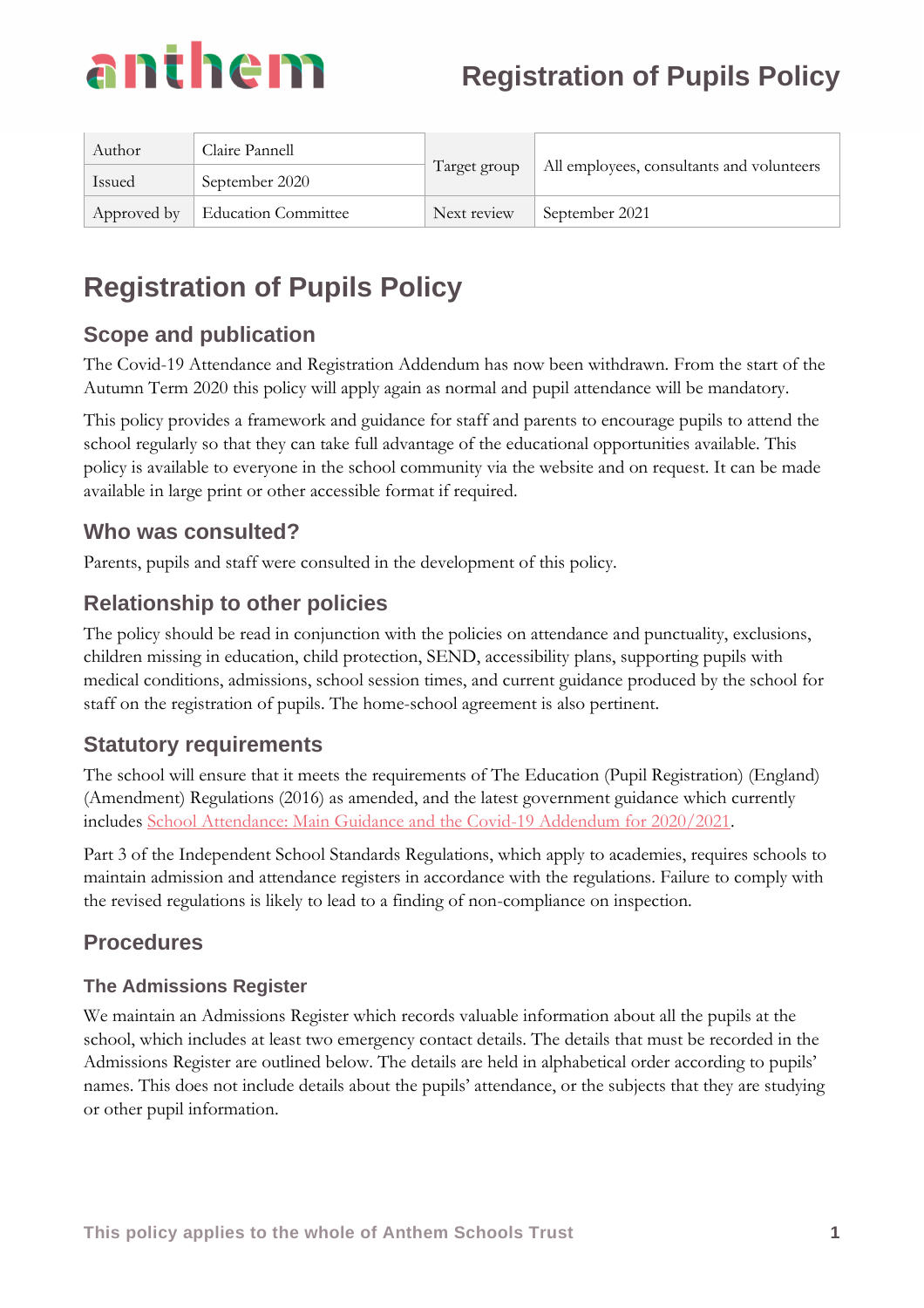# **Registration of Pupils Policy**

#### **Pupils' information**

The school records the details of every pupil at the school in the Admissions Register. This includes pupils who are attending the school on a temporary basis e.g. travellers' children, children who are accessing facilities not available at their normal school and 'guest pupils'.

#### **The Register must include the following information for every pupil**

- the pupil's full name
- the pupil's gender
- the pupil's date of birth, including the year
- the date the pupil was admitted or re-admitted to the school
- the name of the school the pupil last attended (where applicable); and
- where applicable, a statement that the pupil is a boarder.

In addition to the above information, the school will also record the following for each pupil:

- the name and address of every parent and carer of the pupil that is known to the school
- which of these parents and carers the pupil normally lives with; and
- emergency contact details of the parents and carers (ensuring that school holds at least two emergency contact details). There must be an indication in the register of which is the first contact in case of emergency.

The school may also keep additional information about parents which will ease communications with them. For example, it is useful to know that parents have a hearing impairment which prevents them using a telephone or record email addresses or does not have English as a first language.

Effective information sharing between school, parent, local authority and the Trust will be critical to ensuring that all children of compulsory school age are receiving a safe and suitable education.

It is vital that our Register is kept up to date and stored securely, in line with the new GDPR, particularly the emergency contact details. The school will regularly encourage parents to inform them of any changes whenever they occur.

The school will retain this documentation for a period of three years after the entry of the data.

The admissions and attendance registers will be made available to Her Majesty's Inspectorate or their representatives upon request. Printed extracts may be handed over should they be required in order for them to execute their duties.

Where the registers are held electronically, we will ensure that back-ups are made not less than once a month either in electronic, microfiche or print form.

Where changes are made in the register, we will ensure that it is clear which is the original entry and which is the amendment.

#### **Attendance Register**

We recognise that there is a strong statistical link between attendance and attainment. We believe that high attendance levels tend to have high levels of attainment but those with low attendance levels tend to have low attainment levels. The Attendance Register is therefore an important tool in our work to drive up standards and pupils' attainment.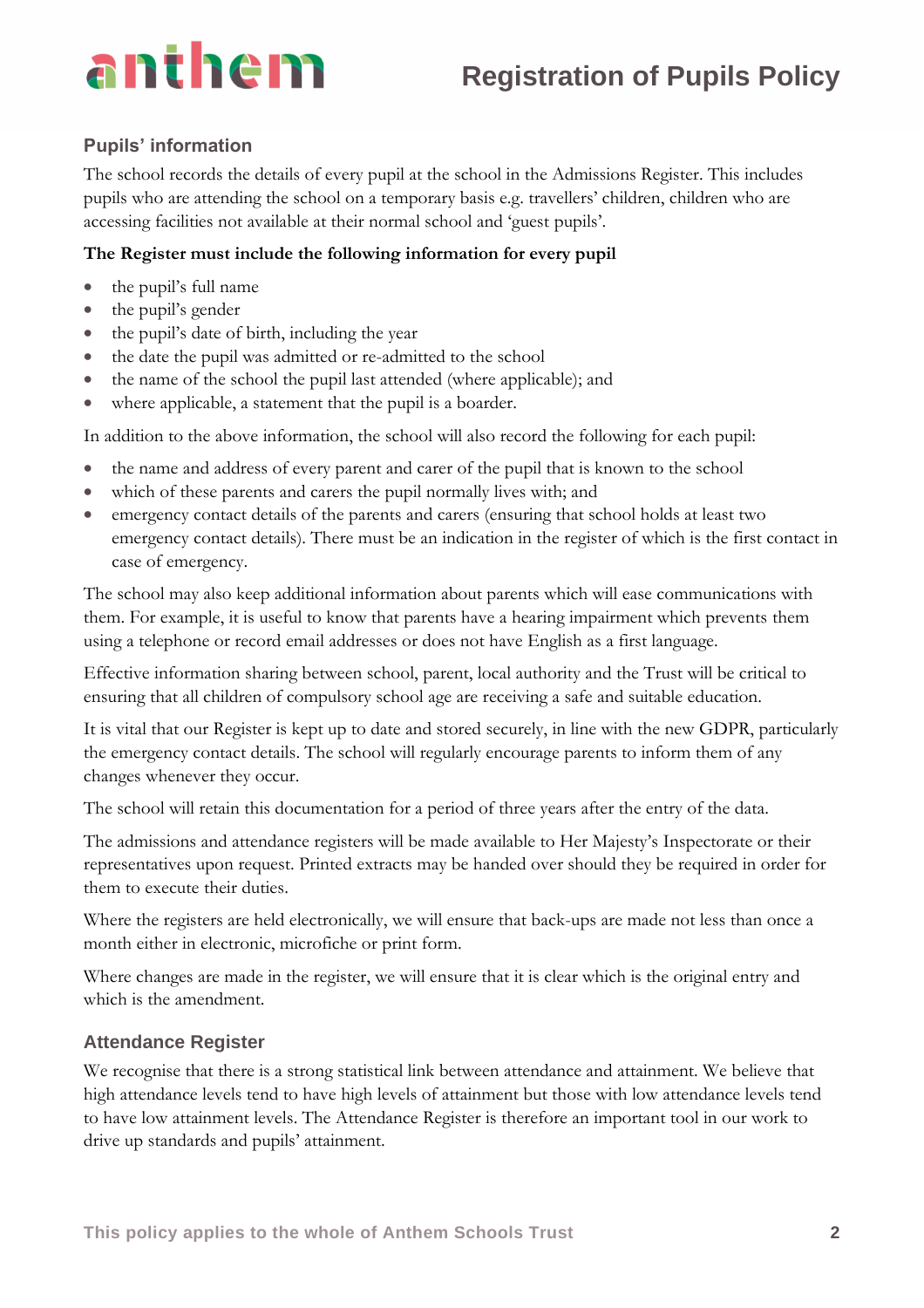# **Registration of Pupils Policy**

Our aim is to prevent all unnecessary absence and, where the absence is unavoidable, to help children catch up the work that they have missed. We have an important role in identifying pupils who might need additional support or who have poor attendance records. In many cases, they can address the issues before they become serious but there will be cases when they will need the support of other agencies such as the local education welfare service.

We take the Attendance Register at the start of each morning session and during each afternoon session that we are open. On each occasion, staff must record whether every pupil was:

- present
- absent
- present at an approved educational activity; or
- unable to attend due to exceptional circumstances.

The exceptional circumstances in which a pupil may be marked as unable to attend are where:

- a) the school site, or part of it, is closed due to an unavoidable cause at a time when pupils are due to attend; or
- b) in the case of a pupil for whom transport to school is provided by the school or a local education authority, and whose home is not within walking distance of the school, that transport is not available; or
- c) a local or national emergency has resulted in widespread disruption to travel which has prevented the pupil from attending the school.

The register will record the nature of the approved educational activity or exceptional circumstance.

Staff must also record whether the absence of a compulsory school-age pupil was authorised or not. Further details on authorisation of absence can be found in the Anthem Attendance and Punctuality Policy.

The only personal information in the Attendance Register about pupils is their names.

We will not take pupils off the Attendance Register unless they are removed from the admissions register at the same time.

#### **Absence due to Covid-19**

The DfE has added a new category to the [school attendance regulations](https://www.legislation.gov.uk/uksi/2020/816/contents/made) to cover the 2020-21 academic year for when a pupil is unable to attend due to Covid-19.

The new category is only for where a pupil does not attend because their travel to, or attendance at, school would be:

- against guidance from Public Health England (PHE) and/or the Department of Health and Social Care (DHSC) relating to the incidence of coronavirus or its transmission
- prohibited by any legislation or statutory directions relating to coronavirus.

In this case, parents will not be penalised and this category will not count as absence (either authorised or unauthorised) for data collection purposes.

The codes below should be used in addition to the usual attendance codes used before the coronavirus outbreak.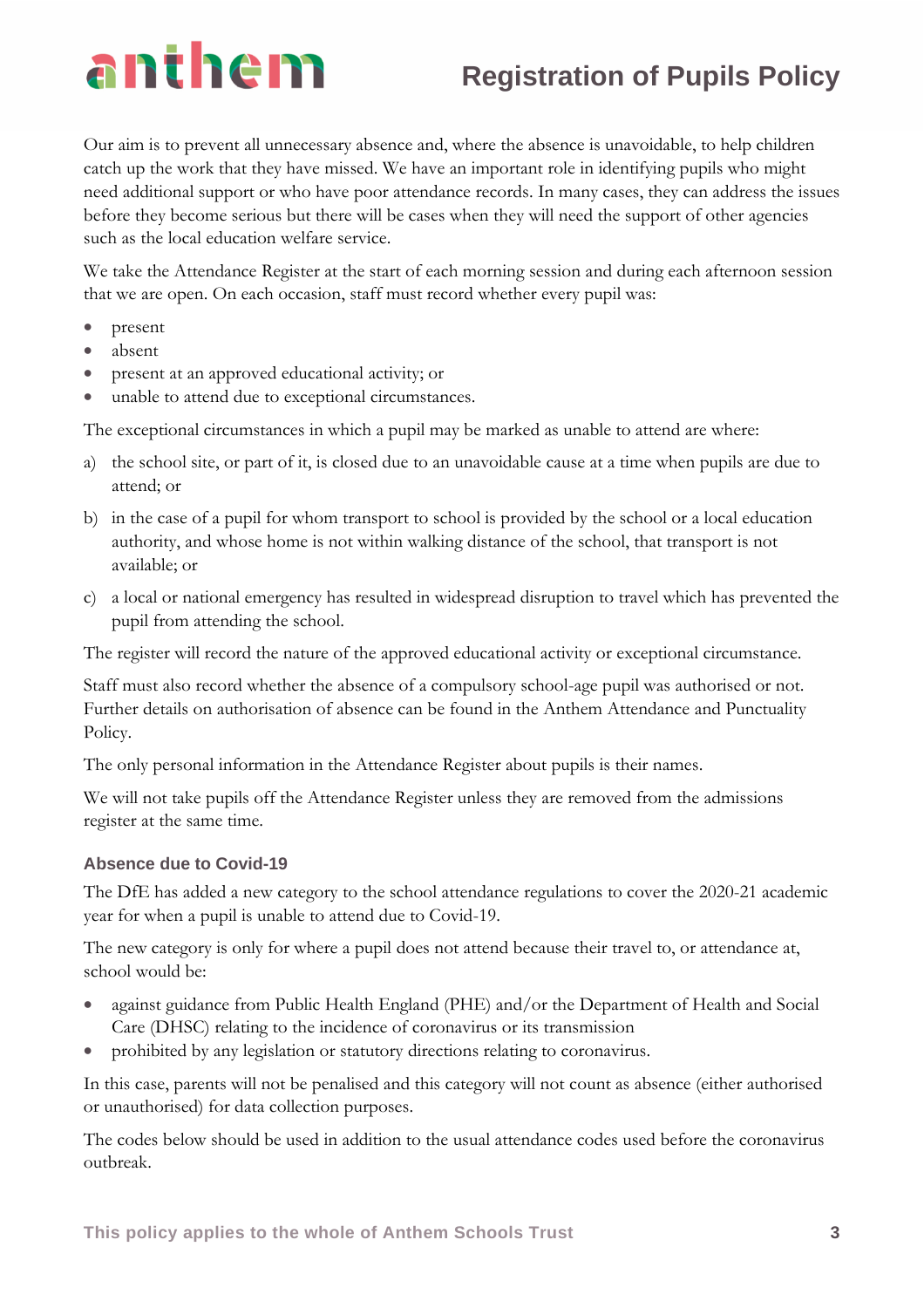- Code X not attending in circumstances relating to coronavirus (Covid-19)
- Code I illness

Schools should still use code X for pupils of non-compulsory school age who aren't expected to attend a session, as before the outbreak.

Further details and examples can be found within the [DfE Covid-19 Attendance Addendum.](https://www.gov.uk/government/publications/school-attendance/addendum-recording-attendance-in-relation-to-coronavirus-covid-19-during-the-2020-to-2021-academic-year)

#### **Deleting a pupil's name from the Admissions Register**

Changes contained in the 2016 Regulations affect all non-standard transitions, that is whenever a child of compulsory school age leaves a school before completing the school's final year or joins the school after the start of the first year.

From 1 September 2016, all schools (including academies) are required to:

- Inform their LA when they are about to delete a pupil's name from the admission register under any of the 15 grounds (Regulation 8 of the 2006 Regulations).
- Record details of the pupil's residence, the name of the person with whom they will reside, the date from which they will reside there, and the name of the destination school (where they can reasonably obtain this information).
- Inform their LA of the pupil's destination school and home address if the pupil is moving to a new school.
- Provide information to their LA when registering new pupils within five days, including the pupil's address and previous school (where they can reasonably obtain this information).

The changes will also give LAs the discretion to require the same information on children leaving or joining the school at standard transition points, which occur when a child of compulsory school age begins school at the start of the first year or leaves at the end of the final year of that school.

The changes impose a further duty on schools to work collaboratively with LAs when making 'reasonable enquiries' to locate a pupil if he/she has not returned after 10 days' authorised leave, or 20 days without authorisation.

The Attendance and Punctuality Policy and Missing Pupils Policy give specific guidance on children who may be missing from education.

#### **Home educated children**

On receipt of written notification to home educate, school will inform the pupil's local authority that the pupil is to be deleted from the Admissions Register. However, where parents orally indicate that they intend to withdraw their child to be home educated, the school should consider notifying the local authority at the earliest opportunity.

Schools should not seek to persuade parents to educate their children at home as a way of avoiding excluding the pupil or because the pupil has a poor attendance record.

(School should not seek to prevent parents from educating their children outside the school system. There is no requirement for parents to obtain the school or local authority's agreement to educate their child at home. Parents have a duty to ensure their child of compulsory school age receives suitable fulltime education, but this does not have to be at a school).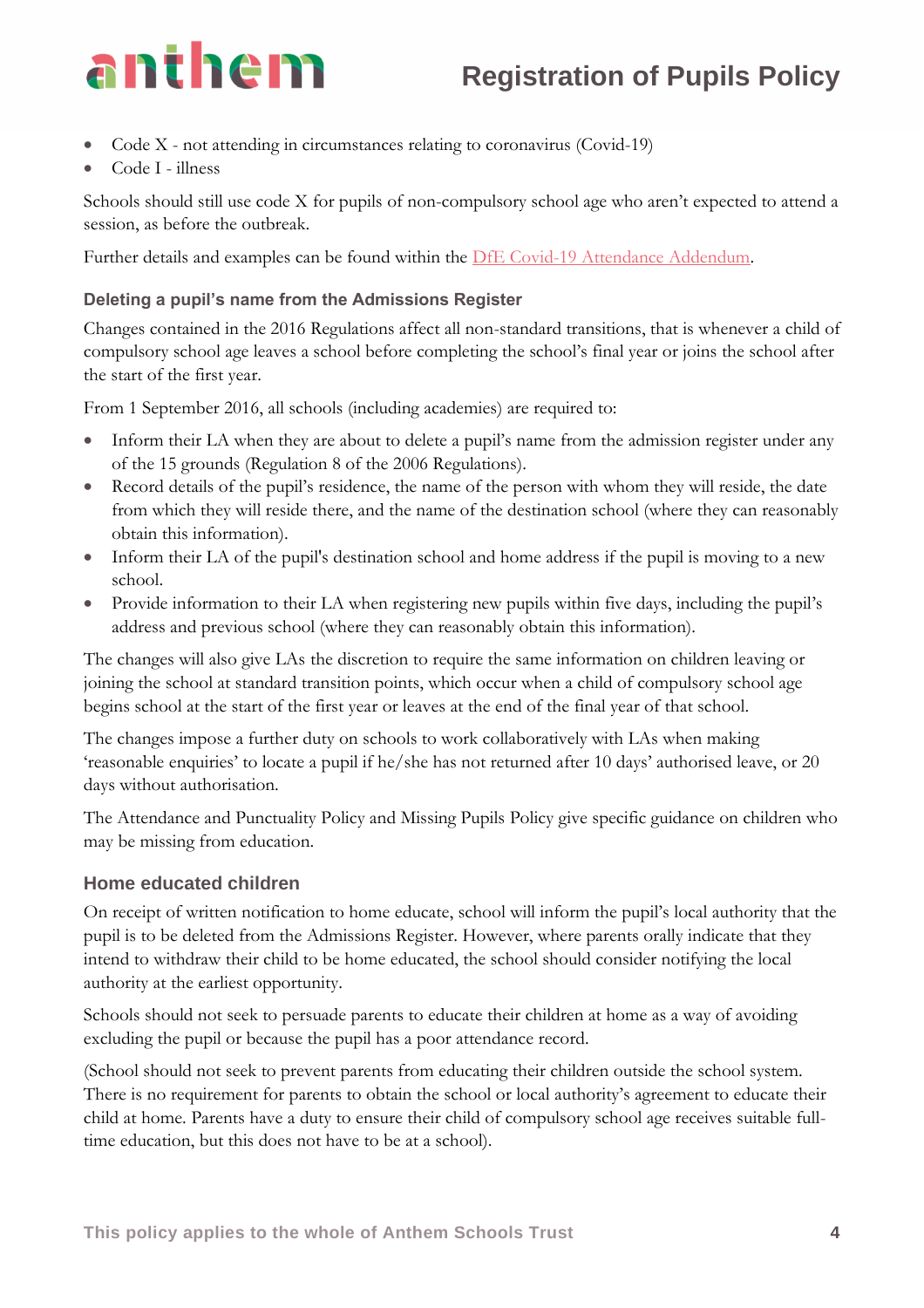# **Registration of Pupils Policy**

# **Roles and responsibilities**

#### **The Headteacher will ensure that:**

- Pupils are registered accurately and efficiently.
- Attendance targets are set for individual pupils, classes and year groups.
- Parents or carers are contacted when reasons for absence are unknown or unauthorised.
- Pupil attendance and lateness are monitored regularly.
- School attendance statistics are reported to the Education Director and Local Governing Body.
- Pupils absent for long periods because of ill-health receive appropriate learning support. (See SEND Policy and Supporting Children with Medical Conditions Policy).

#### **All teachers are expected to:**

- Register pupils accurately, efficiently and in a timely manner at both morning and afternoon sessions using the correct codes.
- Report pupil attendance and lateness daily.
- Encourage pupils to attend the school regularly and inform colleagues if there is a problem that may lead to absences.

#### **Pupils will be encouraged to:**

- Attend school regularly.
- Depending on age and maturity of the child, they should inform staff if there is a problem that may lead to absences.

#### **Parents and carers will be asked to:**

- Ensure the child attends school regularly.
- Inform the school on the first day of non-attendance.
- Discuss planned absences with the school in advance (e.g. family holidays, special occasions).

Whilst we recognise that there is no legal requirement for parents to provide written confirmation of the reasons for their child's absence, it is accepted practice that they will do so, and our school's Attendance Policy requires them to.

#### **Trustees and the Local Governing Body will:**

• Ensure that the policy and practice is regularly monitored.

Trustees and Education Directors will be required to ensure that those with leadership and management responsibilities in the school are discharging the new (2016) reporting requirements as part of their responsibility to actively promote the wellbeing of pupils.

## **Monitoring and evaluation**

The Headteacher will, on a termly basis, provide data on pupil attendance against the number of sessions taught, and will provide comparisons with previous terms and years. The data will be analysed by gender, year group, SEND, disadvantage and ethnicity. The Headteacher and Education Director will evaluate the data and decide what, if any, further action is required. The Headteacher will ensure attendance information is provided to Anthem when requested.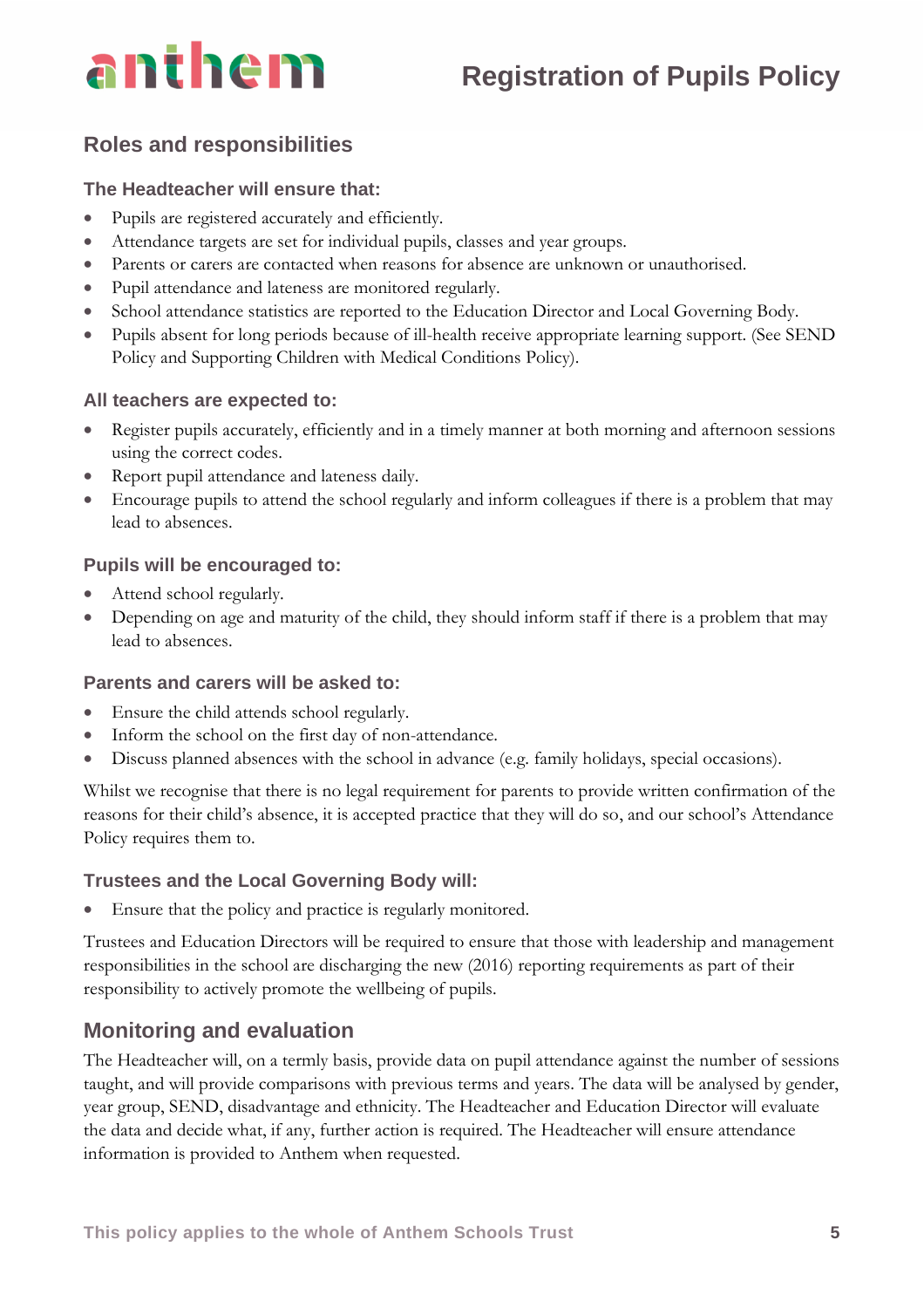# anthem

# **Appendix 1: Attendance Register codes**

**/ \** Present at registration **B** Educated off-site (not dual registration) **C** Other authorised circumstances (not covered by another appropriate code/description) **D** Dual registered (i.e. present at another school or at a PRU) **E** Excluded but no alternative provision made **F** Agreed extended family holiday **G** Family holiday (not agreed or sessions in excess of agreement) **H** Agreed family holiday **I** Illness **J** Interview **L** Late but arrived before the register closed **M** Medical or dental appointment **N** No reason for the absence provided yet **O** Other unauthorised (not covered by other codes or descriptions) **P** Approved sporting activity **R** Day set aside exclusively for religious observance **S** Study leave **T** Traveller absence **U** Late and arrived after the register closed **V** Educational visit or trip **W** Work experience (not work based training) **X** Untimetabled sessions for non-compulsory school-age pupils **Y** Partial and forced closure **Z** Pupil not on roll yet **#** School closed to all pupil Further details can be found in *School attendance: Guidance for maintained schools, academies, independent schools* 

*and local authorities,* August 2020.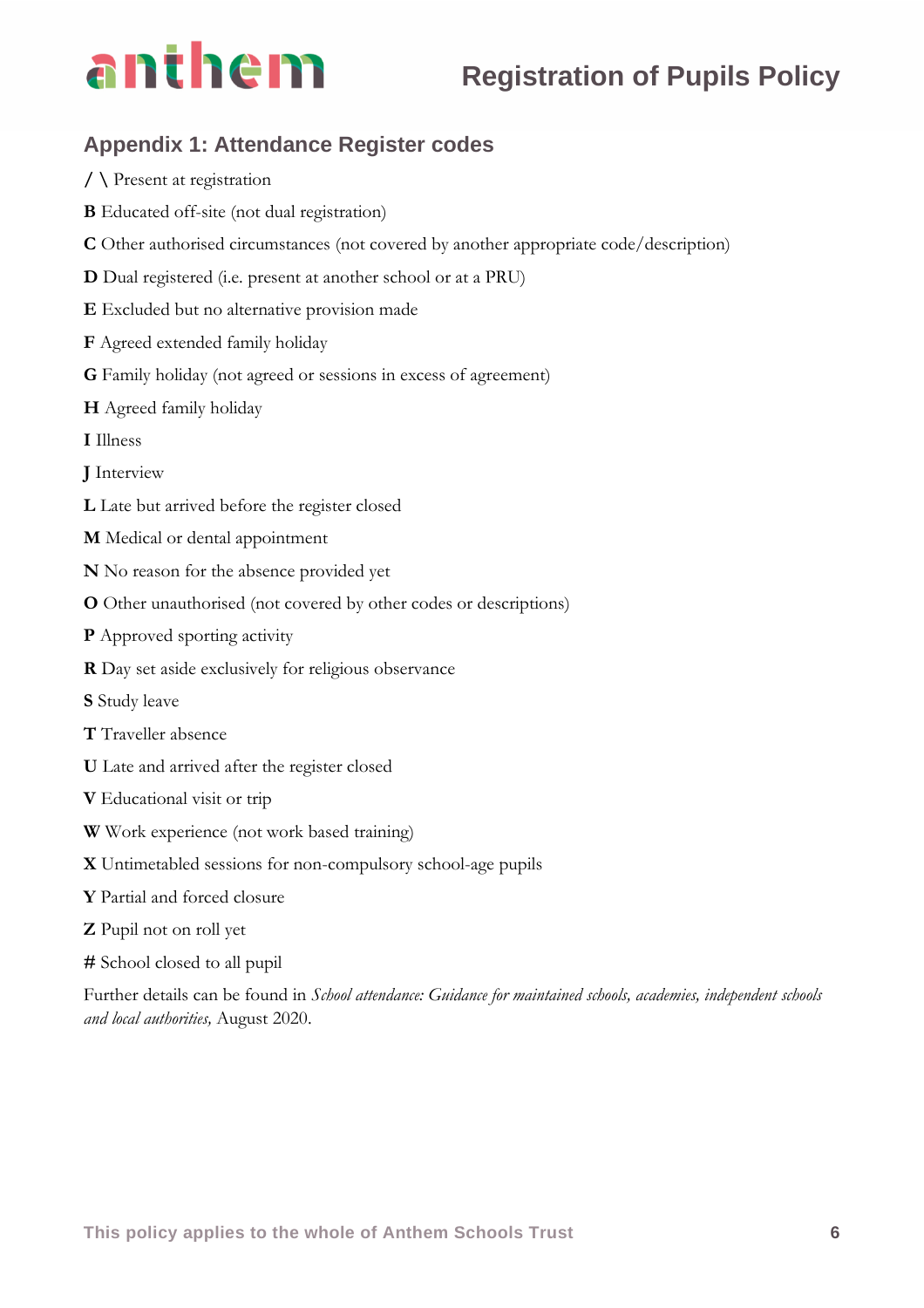

## **Appendix 2: Admissions Register**

**Grounds for deleting a pupil of compulsory school age from the school admission register set out in the Education (Pupil Registration) (England) Regulations 2006, as amended.**

#### **1**

 $8(1)(a)$  - where the pupil is registered at the school in accordance with the requirements of a school attendance order, that another school is substituted by the local authority for that named in the order or the order is revoked by the local authority on the ground that arrangements have been made for the child to receive efficient full-time education suitable to his age, ability and aptitude otherwise than at school.

#### **2**

8(1)(b) - except where it has been agreed by the proprietor that the pupil should be registered at more than one school, in a case not falling within sub-paragraph (a) or regulation 9, that he has been registered as a pupil at another school.

#### **3**

 $8(1)(c)$  - where a pupil is registered at more than one school, and in a case not falling within subparagraph (j) or (m) or regulation 9, that he has ceased to attend the school and the proprietor of any other school at which he is registered has given consent to the deletion.

#### **4**

8(1)(d) - in a case not falling within sub-paragraph (a) of this paragraph, that he has ceased to attend the school and the proprietor has received written notification from the parent that the pupil is receiving education otherwise than at school.

#### **5**

8(1)(e) - except in the case of a boarder, that he has ceased to attend the school and no longer ordinarily resides at a place which is a reasonable distance from the school at which he is registered.

## **6**

 $8(1)(f)$  - in the case of a pupil granted leave of absence in accordance with regulation 7(1A), that:

(i) the pupil has failed to attend the school within the 10 school days immediately following the expiry of the period for which such leave was granted

(ii) the proprietor does not have reasonable grounds to believe that the pupil is unable to attend the school by reason of sickness or any unavoidable cause; and

(iii) the proprietor and the local authority have failed, after jointly making reasonable enquiries, to ascertain where the pupil is.

#### **7**

 $8(1)(g)$  - that he is certified by the school medical officer as unlikely to be in a fit state of health to attend school before ceasing to be of compulsory school age, and neither he nor his parent has indicated to the school the intention to continue to attend the school after ceasing to be of compulsory school age.